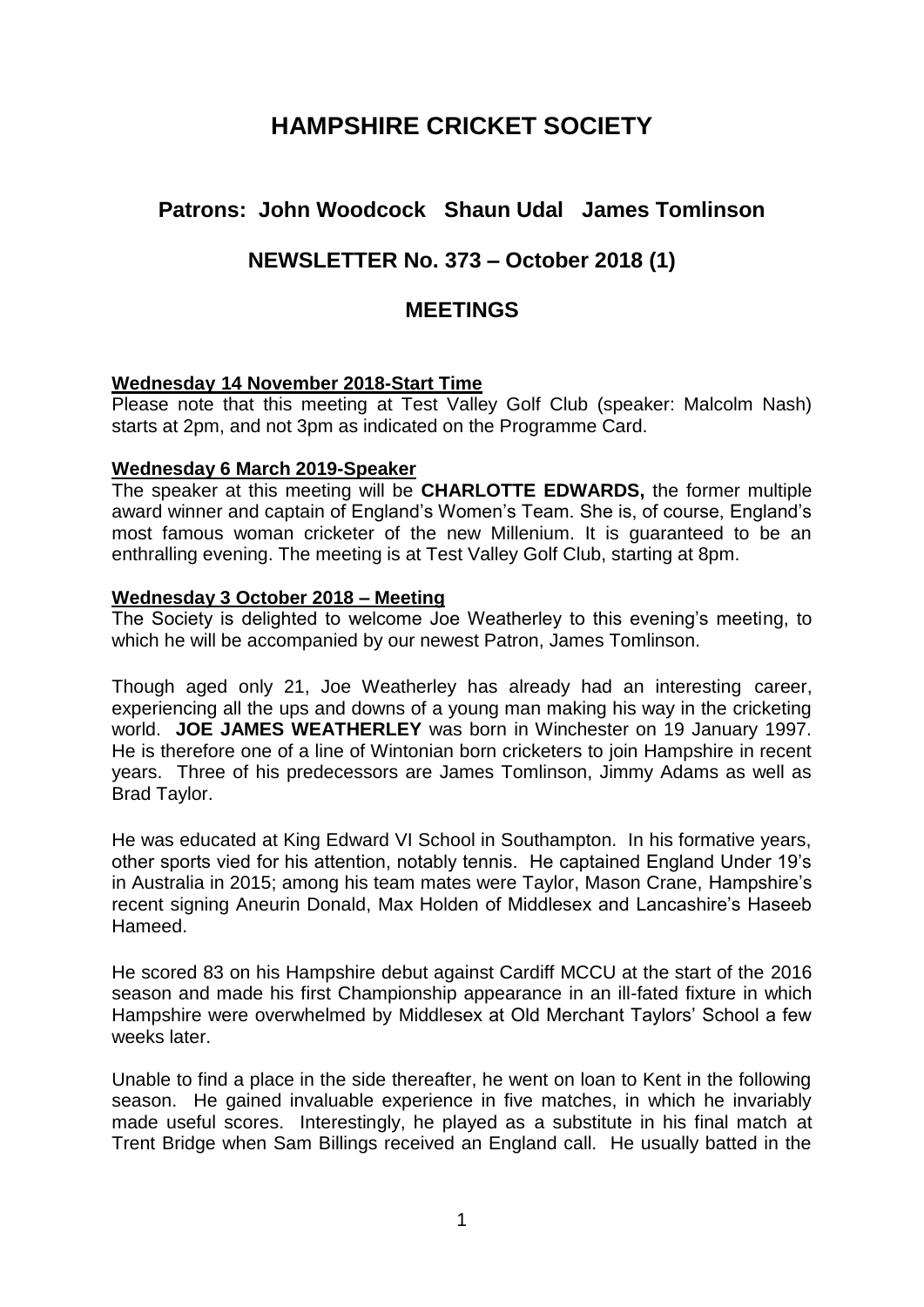middle order for Kent, before Hampshire gave him an extended opportunity as an opener in three testing fixtures at the end of the season.

During last winter, with many senior players absent, he grasped his opportunity with both bat and ball in the Caribbean Regional Super 50 Tournament. He made three half-centuries, two of which were against eventual winners Barbados, and his spin bowling accounted for four batsmen against Trinidad and Tobago.

Tall and right-handed he has become a familiar figure to Hampshire supporters this summer. He scored a maiden century (105 not out) against Kent in the Royal London Cup and played in the final at Lord's. He compiled his maiden first-class century: 126 not out against Lancashire at Old Trafford. He had previously batted particularly impressively against Champions-elect Surrey in the second innings at the Ageas Bowl. After a mainly strokeless first hour to see off the new ball, he was accelerating nicely before being run out for 50. Like all other batsmen up and down the country, he struggled in September, but there are surely more runs to follow in the years ahead.

#### **Wednesday 28 March 2018 – Report**

Adrian Aymes provided a marvellous end to the Society's season. His attentive audience hung on to his every word as he delivered an address which was shrewd, insightful, thought provoking and stimulating.

His early life was nomadic. He was born in Southampton but his family lived in West Africa and London before returning to his home city. He played both cricket and football in his early years. His early career in the game was inextricably linked with Surrey. They showed interest, though did not ask Hampshire's permission, and he played for their 2<sup>nd</sup> XI in one match in June 1985. Hampshire immediately handed him a second team debut against Middlesex at Portsmouth, in which he made an undefeated half century. He became a contracted player in 1986, and was promoted to the first team for a match against his previous suitor at The Oval in the following year when Bob Parks was injured. He gave immediate notice of his first team credentials by top scoring with 58 out of a total of 201 (*Editor's Note: he added 92 for the 8 th wicket with Tim Tremlett (42) and was eventually dismissed by Trevor Jesty).*  It was then back to the  $2^{nd}$  XI until August 1990. Again, Surrey had shown an interest as he was not playing first team cricket and, once more, he was given an opportunity against them. He scored 48 in the second innings, against Waqar Younis and Martin Bicknell. He then became a first team regular until an injury enforced retirement in 2002.

He regarded the enigmatic Carl Hooper as the best batsman he saw, followed by Martin Crowe, Viv Richards, who always gave bowlers a chance, and Gordon Greenidge. Jack Russell was his wicket-keeping idol. He talked about Malcolm Marshall and Shane Warne, masters of their respective craft.

He then shared his thoughts on mental ability, fitness, and strokeplay development. He returned to football at the end of his Hampshire career, and enjoyed another moment in the spotlight during Havant and Waterlooville's FA Cup run in 2007/08, when he was club general manager and fitness coach. He later became caretaker manager towards the end of the season.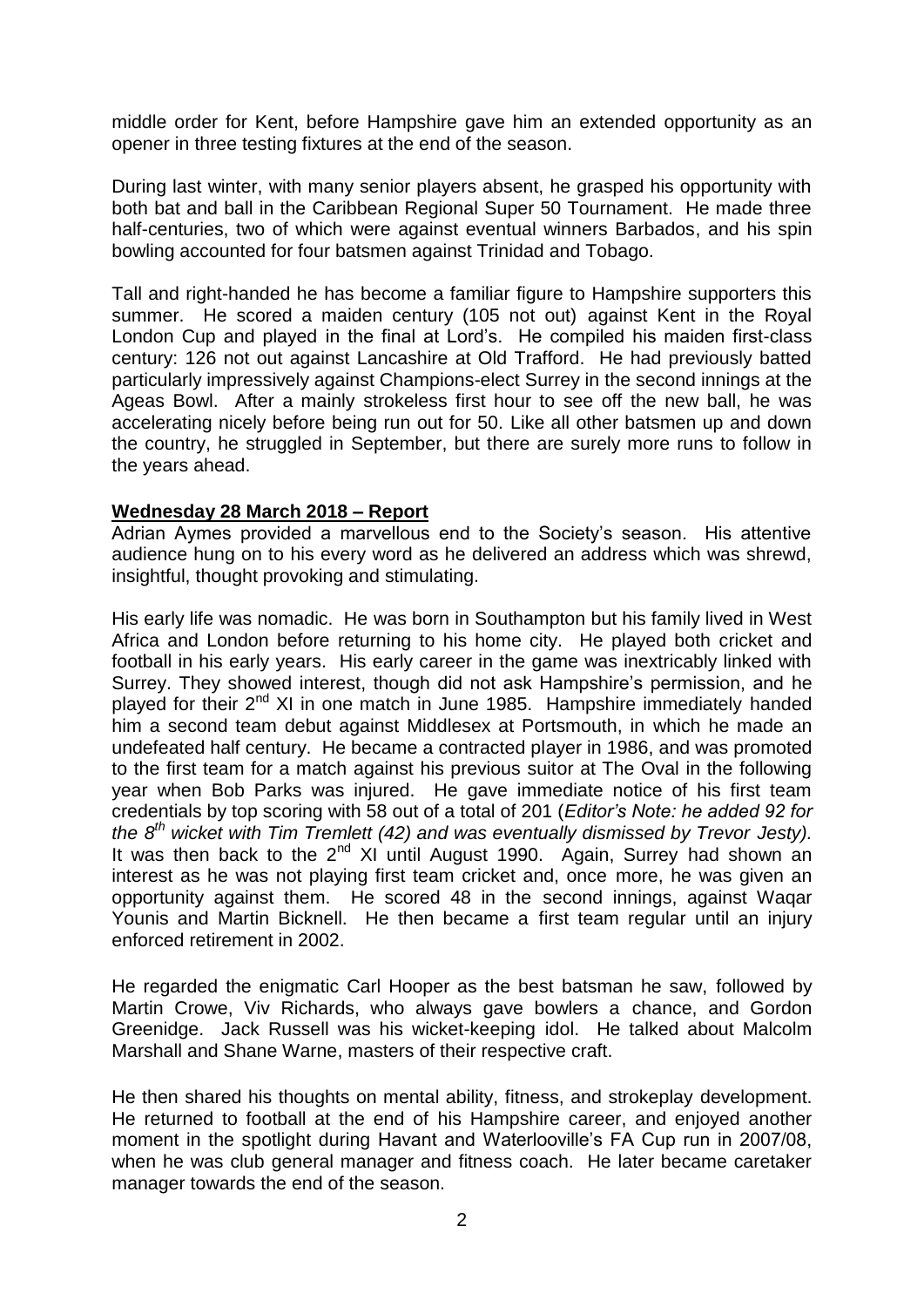#### **JOHN MANNERS – THE WORLD'S LONGEST LIVED CRICKETER**

On 3 September, former Hampshire batsman, John Manners, became the world's longest lived cricketer in the history of the game at the age of 103 years 343 days or, to be more precise - a lifespan of 37,964 days. *(see below).*

He is a most extraordinary man in many ways. Born in Exeter on 25 September 1914, he made his Hampshire debut in 1936, scoring 81in his first innings against Gloucestershire at Portsmouth. Tall, and right-handed, he played in four matches that summer but, because of service commitments and WW2, he did not play for Hampshire again until August 1947, a gap of 10 years 336 days. Remarkably, he made up for lost time with a powerfully struck 121 against Kent at Canterbury. This was his only appearance for the County during the summer. He completed his Hampshire career with two further matches in 1948. That innings at Canterbury remained his highest score for Hampshire.

He was, though, a prolific batsman for the Combined Services, for whom he played from 1947 until 1953. He scored three more centuries for them, including 123 against the New Zealanders at the Garrison Ground, Gillingham, in 1949. His best score was 147 against Gloucestershire at the Wagon Works Ground, Gloucester, in 1948. His other century was 103 at Worcester in 1952. It is also worth noting that he scored 75 against the South Africans at Portsmouth in 1951, when he shared a partnership of 143 with Brian Close (135 not out). Besides Close, he played with a notable roll call of future England cricketers during his Service career: Peter May, Alan Oakman, Brian Close, Fred Titmus, Alan Moss, Jim Parks, Ray Illingworth, John Mortimore, Keith Andrew, Roy Swetman, John Mortimore, and Doug Padgett. Though he was a regular Naval Officer, the others were, of course, doing National Service. He left first-class cricket, having played 21 matches, and scoring 1162 runs (avge. 31.40).

However, it is his off field activities for which he has become so renowned in recent years. He drove to a Players' Reunion at the Ageas Bowl from his home at Hungerford at the age of 98. He still makes an annual visit to Australia to see his daughter at Christmas. And he continues to walk to his local shop for his daily newspaper. He did so on the morning that he achieved his record, before watching part of the test match from the Ageas Bowl on television

He is also clearly a man of some style. In 1945 he was awarded the DSC after his ship which he was commanding sunk a German U Boat off the Farne Islands. After the submarine disappeared from view, bottles of brandy were floating on the water. He instructed his men to gather them in; he then boxed a dozen and sent them to Sir Winston Churchill!

In the last few days, he has become the first cricketer to celebrate his 104th birthday.

*(The man who previously held the record was James Hutchinson of Derbyshire (1896-2000). He was 103 years 343 days old when he died, which readers will see is the same age as in the first paragraph. However, 1900 was not a Leap Year and therefore John Manners has seen 29 February once more than did Hutchinson. He therefore lived 37,963 days. The editor thanks the amazing Keith Walmsley for this esoteric, but crucial, information).*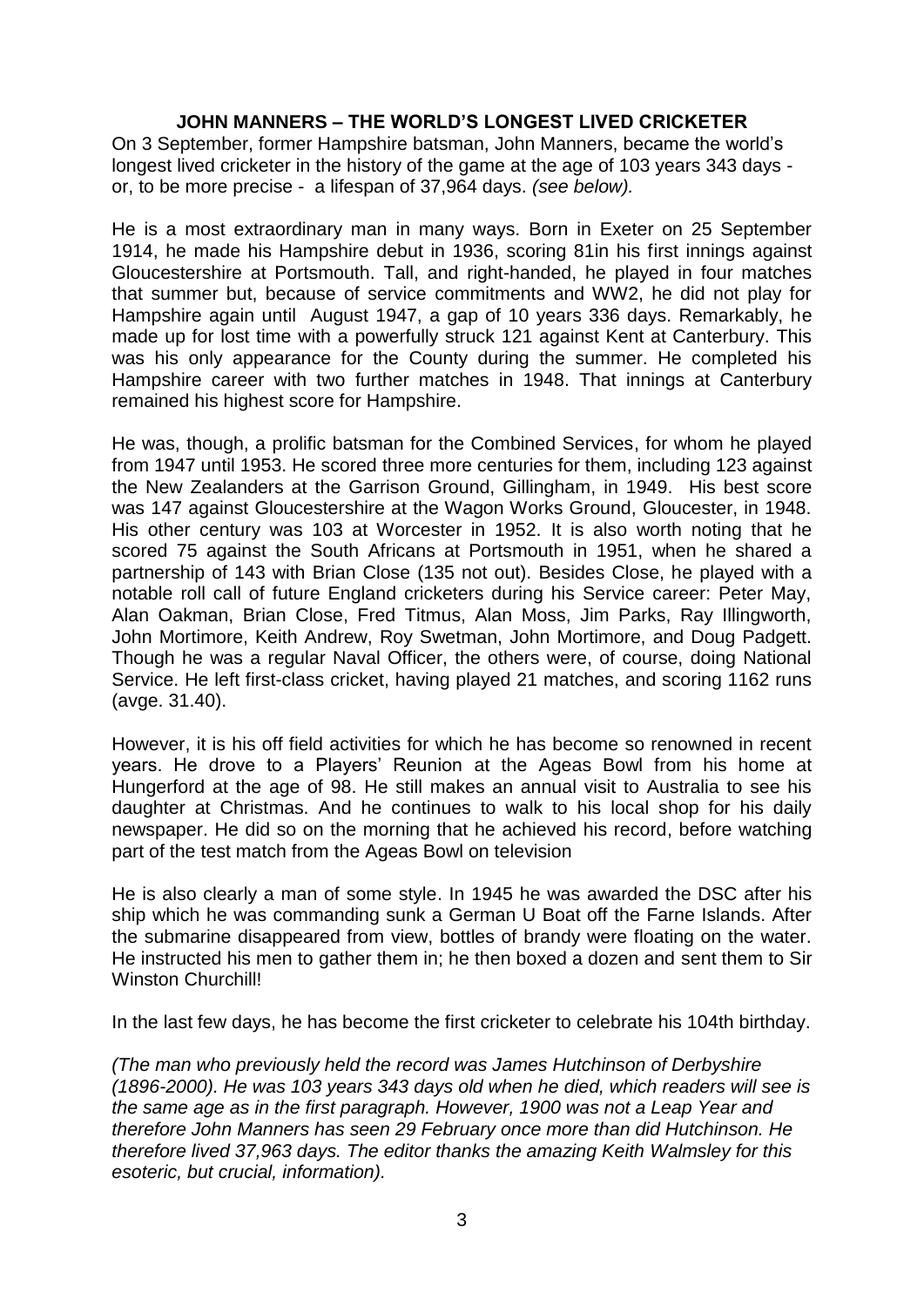# **A VIEW ON THE CURRENT STATE OF CRICKET**

September will be a month of mixed feelings for me as a cricket lover. On the plus side, four enthralling days spent watching the test match at the Ageas Bowl followed by two exciting days at the end of which Hampshire finally made it home against Somerset, events that could lead any cricket follower to believe that all is right in the cricket world. Test match cricket had shown itself to be the most exacting form of the game and Hampshire look as though they can survive more comfortably in the top division than most people thought possible towards the end of June.

On the down side, there are only two rounds of the County Championship remaining, including that sad final match at the Ageas Bowl when (possibly to give us a belated sense of inclusivity), we are invited onto the outfield to 'inspect' the pitch! Then we have short days and dark nights and if we want to follow England in their test matches, we will have to listen not to Test Match Special, but to Talksport and interminable advertisements for gambling (not the fault of the EWCB).

Further reflection on English cricket could make one angry about the ineptitude of the England and Wales Cricket Board in organising our beautiful game. At a recent Society meeting, our speaker, a former county chief executive, said that he thought members of county cricket clubs were the worse treated of all sports supporters. In my opinion, the EWCB's sole commitment is to making more money and the slide started when they took the Sky shilling.

Let us look at the charge sheet. Scheduling! I declare my interest, I do not like or watch T20 cricket which means that I did not see any cricket at the Ageas Bowl from June  $24<sup>th</sup>$  until August 19<sup>th</sup>, 55 days in the height of summer! If we consider the need to encourage young people to be interested and participate in cricket, why did they have only 17.5 hours of cricket to watch between Sunday July 1<sup>st</sup> and Friday August  $17<sup>th</sup>$ , the bulk of the school holidays? Wouldn't at least a couple of four day games with associated cricket activities such as coaching, meeting and talking to the players, be a better idea in inspiring future cricketers?

There were no four-day games before and during this year's test series resulting in test players turning up 'cold' for the series and in case of injury or loss of form, no inform replacements.

Playing four-day cricket in April is often a test of endurance for the spectator and late September could be the same, although lately we have had Indian summers. The administrators complain of player burn-out (although thirty five hours work between July  $1<sup>st</sup>$  and August  $19<sup>th</sup>$  does not seem too arduous to me). As Devil's Advocate, I would propose reducing county championship games from four days to three days, start at 10.30am, and increase the overs from 96 to 112 per day, effectively the equivalent of a three and a half day match. Whilst I love the four day game, it is timeconsuming even for a retiree, and the recent game against Somerset, which lasted only two days, was exciting and held everybody's interest for its' full duration. After it finished, I had time to tidy my allotment for winter.

A plus point for my suggestion is that it would restore the integrity of the championship. Currently a team in the second division plays five teams both home and away and four teams only once, either home or away. A team could win the title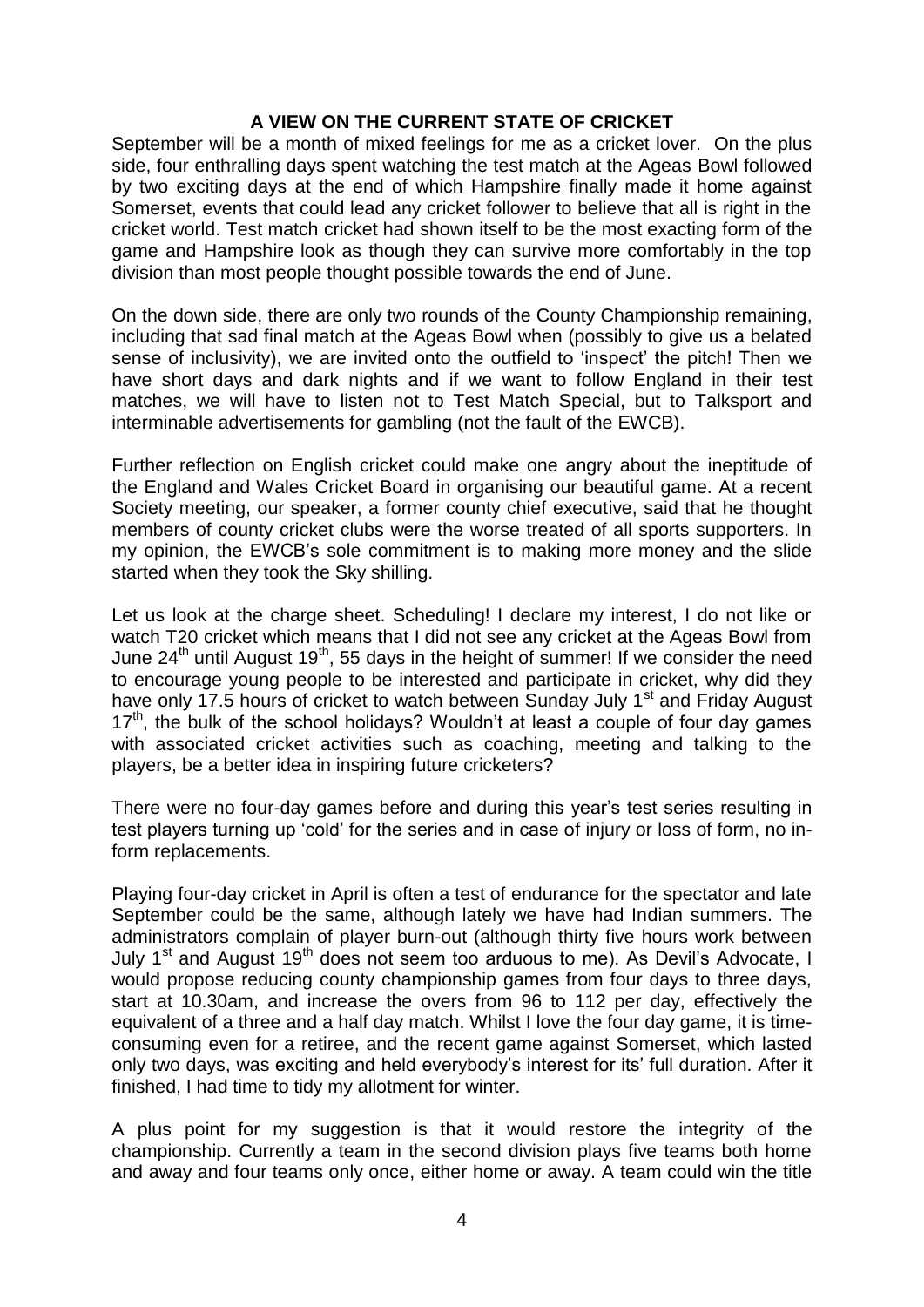by playing the weaker five teams twice and the four stronger teams only once, as they only play fourteen games. We could revert to two divisions of nine teams with sixteen three-day matches. Some might say that this is increasing the player's workload, but cricketers are rarely on the field for the whole of a match.

As championship cricket would only be played on forty-eight days compared to the fifty-six days under the present system, it would be an opportunity to restore the integrity of the T20 competition. Sides currently play six teams twice, home and away, but two teams only once, a total of fourteen games. We could increase the number of games to sixteen, which should please the counties as far as extra revenue is concerned, and forget about an extra, needless regional competition. If the powers that be want to 'jazz up' the competition, they could increase the number of overseas players to three or four per county.We do not need a 100-ball competition; who would turn up to see even less cricket than in a T20 match?

As for the Royal London Cup, it is cruel of the administrators to expect us to sit outside until 9.45pm in late May, I do not see more spectators attending day/night matches as opposed to the normal day games.

As for the obligatory one pink ball game each year, words fail me. These have been the most boring, tedious and turgid games in the past two seasons. I will not be attending another pink ball game! If we must have one day/night game per season, why can't we use a white ball? They have been used for years, are tried and tested and we could use a different ball from each end in order to minimise the effect of the ball going soft.

I am concerned about the transfers of players between counties, particularly those in mid-season. The majority involve young talented players from teams in the second division to those in the first division, thereby making the former weaker and less able to compete if they are promoted to the first division.

I would like to finish on further irritations.

What gives Sky the right to overwhelm me with such loud music on televised matches that I cannot think, let alone hear myself speak?

When will there be live cricket on terrestrial television again?

When our cricketers go away with the EWCB, why do they return with long-term injuries, e.g.Mason Crane and Reece Topley?

How can Lords justify increasing their ticket prices to £110 per day and at the same time, reduce the pleasure of meeting friends, enjoying the atmosphere and having lunch on the grass at the Nursery End, in favour of making yet even more money from increased retail outlets?

Why is the England test captain, a classical batsman, picked to play T20 cricket when he could play for Yorkshire in the championship and turn up nicely tuned to play a long innings in a test match?

The remedy for the ECB could be a very large dose of common sense, some of which they could get from the lifeblood of the sport, the everyday spectator! Am I preparing a job application? Well, I am retired and might have some time to spare. There, rant over, roll on next season!

## **Sticky Wicket**